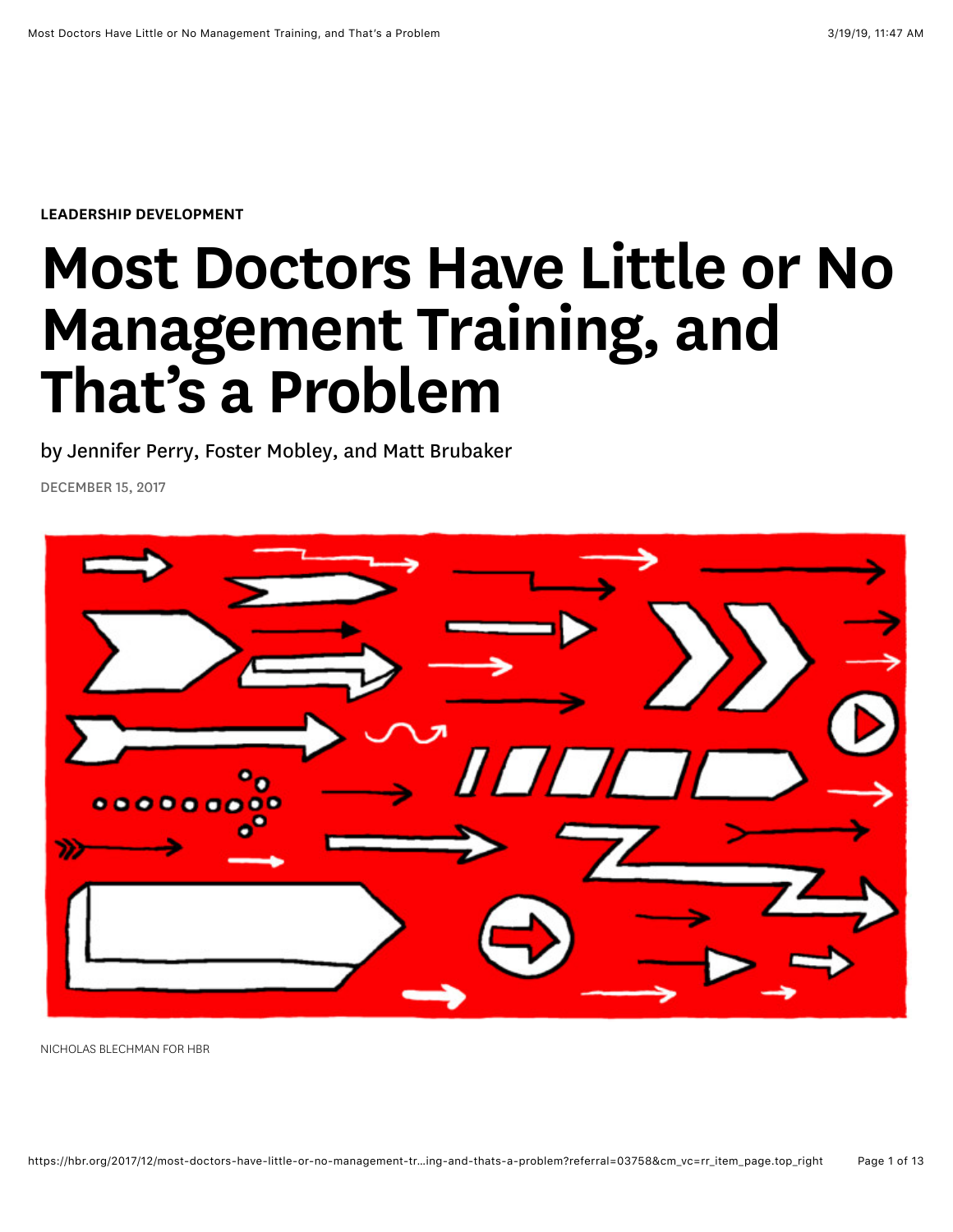Rising pressure to achieve better medical outcomes with increasingly limited financial resources has created an acute need for more physician leaders. Several studies (including this [one\)](http://ftp.iza.org/dp5830.pdf) have shown that doctors want to be led by other doctors; they trust physician leaders to make the right decisions about redesigning health care delivery and balancing quality and cost. Fair or not, they believe it's harder for leaders without clinical expertise to see how cutting costs impacts quality of care.

Yet most doctors in the U.S. aren't taught management skills in medical school. And they receive little on-the-job training to develop skills such as how to allocate short- and longterm resources, how to provide developmental feedback, or how to effectively handle conflict – leadership skills needed to run a vibrant business.

A popular way of bringing physicians up to speed is to elevate them into management roles and team them with business executives. But this approach, called the "dyad model," is not an optimal long-term solution, for reasons we'll describe. Rather, we suggest a different approach: carving out a career path for younger physicians with leadership potential and creating a well-designed development pipeline so doctors emerge able to effectively lead large organizations of medical providers.

### The Dyad Model and Its Limitations

What often happens with the dyad model is senior physicians are paired with business executives, either as co-leaders or with one reporting to the other, to run an organizational unit, region, or business segment (e.g., acute care hospitals, rehab clinics, physician practices, and urgent care centers). Some health care businesses use duplicate dyad management structures—one to oversee the clinical enterprise and another to oversee the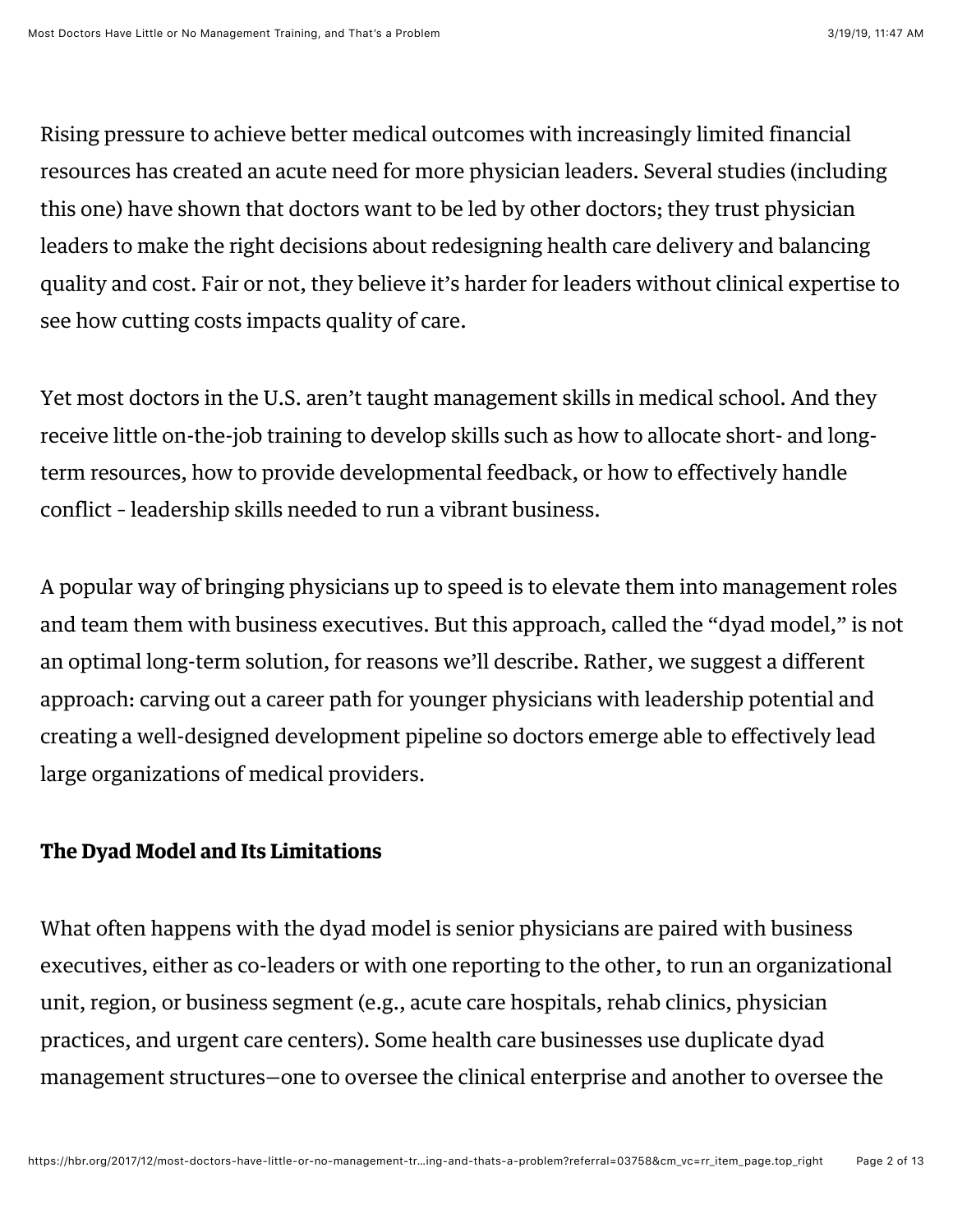business and operations that support the clinical enterprise. It's important to note that, in all cases, these organizations still need a chief medical officer (CMO) who focuses solely on clinical operations, and who oversees quality, compliance, and other key aspects of care. The CMO should not be part of the dyad model.

The dyad model can help break down silos, improve the way clinical and operations leaders work together, and coordinate care. And this has produced good results at a number of organizations, including the Mayo Clinic (two [leaders](https://www.mgma.com/practice-resources/mgma-connection-plus/online-only/2015/september/5-success-factors-for-physician-administrator-partnerships) shared the top job until 2015), Cigna Medical Group, and Carle Foundation Hospital.

However, dyads can create inefficiencies and duplication of resources (not to mention higher-than-necessary salaries) and delay decision-making. The model can also create confusion about roles and spawn outright conflict; we've seen power struggles between leaders with different priorities, who often issue conflicting messages to the areas they lead.

Finally, this model doesn't go far enough to prepare doctors to be organizational leaders. It doesn't require physicians to learn deeply about the business and gain critical financial, operational, and management skills – limiting their ability to grow into stronger leaders or advance further in the organization.

In an environment of intense cost pressures, we believe it's more economically sustainable in the long run for a health care organization to have a single, highly effective physician leader running the business and holding both clinical and administrative responsibilities, rather than bifurcating the role. There are two reasons: One is you don't need to pay two leaders to do the job that one highly capable leader could do. The second is, it can reduce physician turnover (and thus the cost of recruiting) and boost morale. While having such a big job may sound like a heavy burden – being responsible for clinical stewardship, key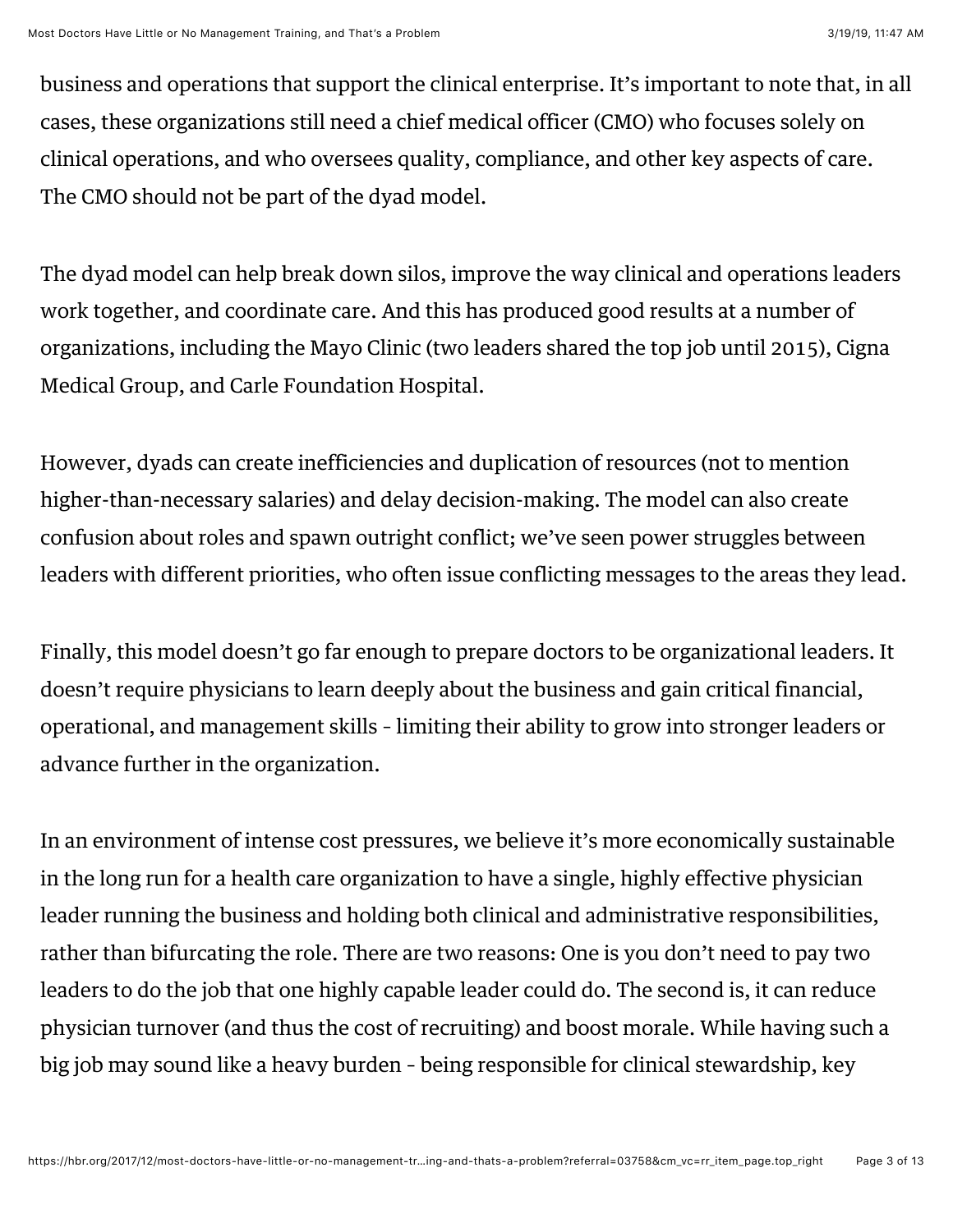strategic and operational decisions, and financial management – when physician leaders' development is effective, their roles are clear, and they know how to focus their attention, they can handle the job without burning out.

But to do this, organizations need a cadre of physician leaders who are interested in taking on management roles and have the necessary business skills to lead effectively.

# Building a Physician Leadership Pipeline

Based on work with dozens of health care organizations, we have adapted the leadership development model of [Ram Charan et al](https://www.amazon.com/dp/B004BA5776/ref=dp-kindle-redirect?_encoding=UTF8&btkr=1) to outline a [leadership path](http://www.fmgleading.com/whitepapers) for physicians.

This pipeline moves physicians through five levels of leadership – each allowing them to take on greater responsibility and gain the experience and skills necessary for succeeding at the next level. Over time, they develop the capacity to lead beyond the clinical enterprise and a more holistic view of the organization's needs.

Each level involves a specific focus and set of skills:

Individual Practitioner: This level comprises practicing physicians who are part of a practice, group, or solo private practice and are focused primarily on patient care. Technical proficiency is valued most in this individual contributor role.

MD Leader: This level involves running a medical group, hospital program, or an academic medical center (AMC) division (as a medical director of a service line or group of MDs, or a leader of a clinic or residents/fellow program in AMC) and managing other physicians or a program. These leaders learn to oversee and delegate work, and develop and coach others. Emotional intelligence is an important skill to develop at this level.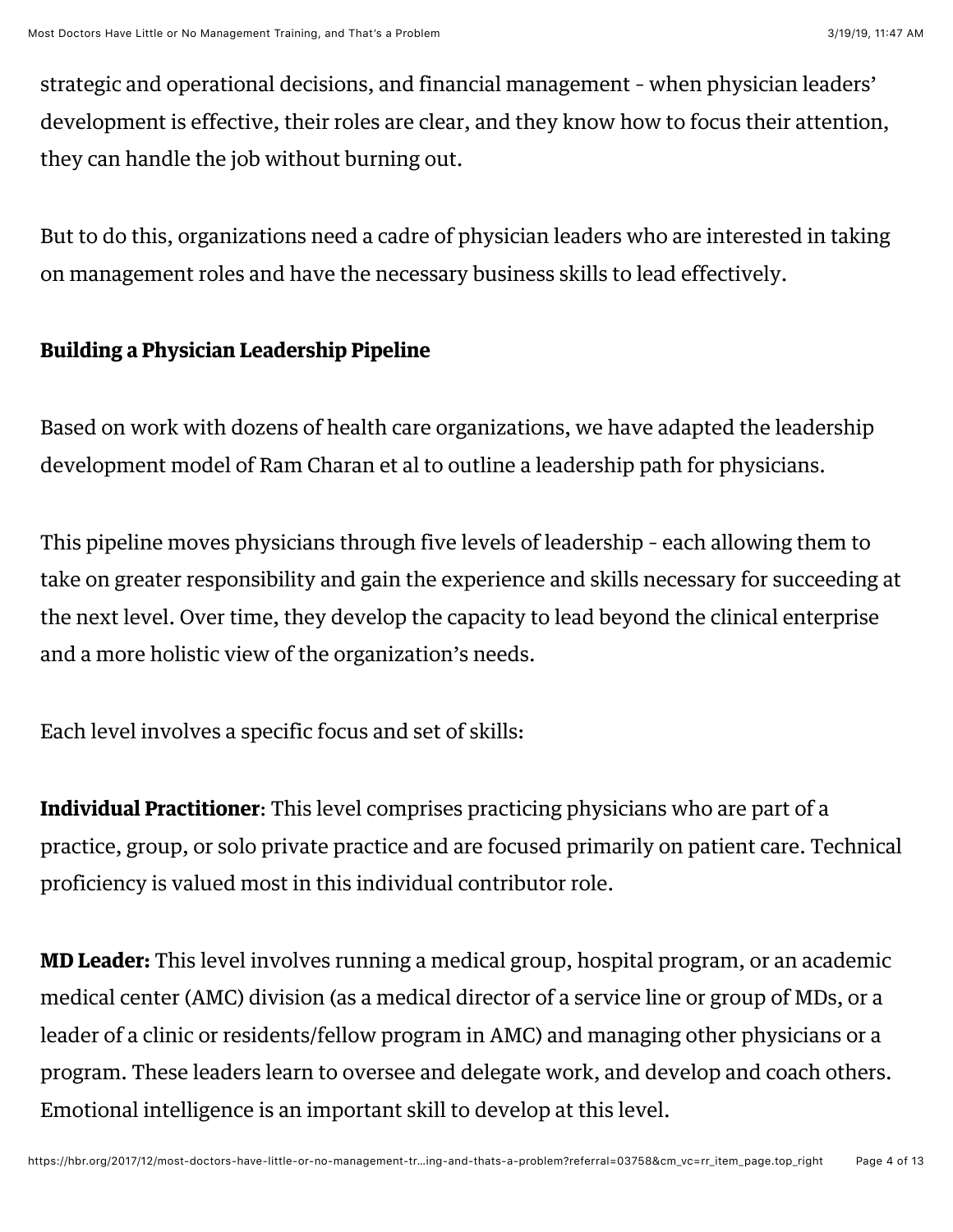Market MD Leader: This role is responsible for a business segment or region, and oversees other MD leaders or a broader scope of clinical/MD staff (such as regional or market physician leader or chief of an AMC faculty division). This is where you often see dyad models emerge, as the role involves both clinical oversight and greater business responsibilities. The leader must learn how to manage financials, develop a longer-term view, and build knowledge of how to devise strategy. Communication and collaboration skills are paramount.

Group MD Leader: This role oversees a group of businesses, often as group president or chief medical officer for a corporation or chair of an AMC faculty department, with responsibility often expanded to include both clinical and business outcomes. Here the leader must be proficient in evaluating strategy, portfolio assessment, and factoring in the complexities of both internal and external business requirements, in addition to the skills gained in prior roles.

Enterprise MD Leader: This top leadership role, such as CEO, is responsible for an entire enterprise, including its strategic direction and overall organizational results. Leaders at this level emphasize visionary thinking, discerning key external trends, strategic positioning, and developing mission-critical priorities.

At each level, the mix of strategic, business, relational and clinical skills required to lead is quite different.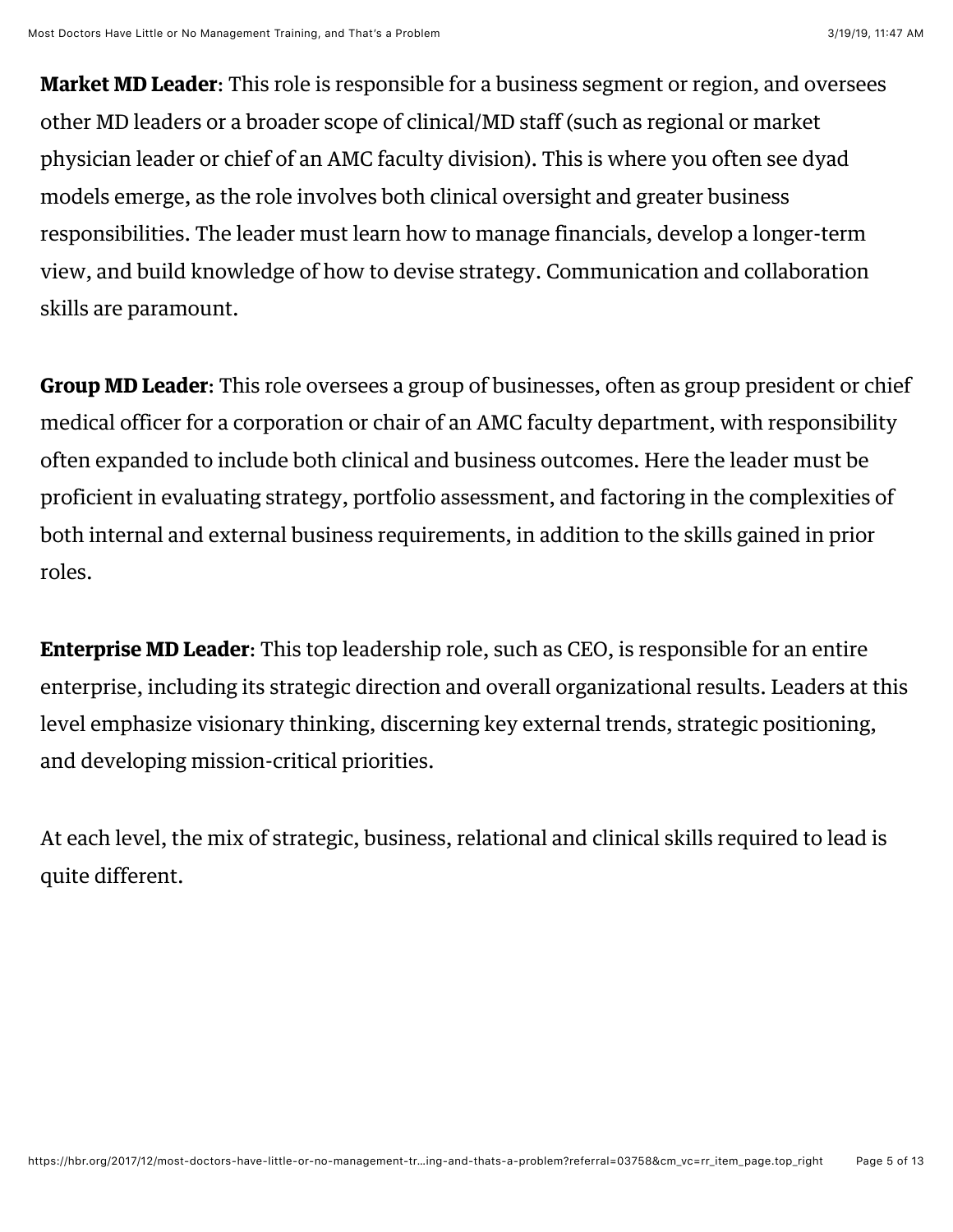# The Skills Physician Leaders Need at Different Stages of Their Career

Greater leadership responsibilities demand a shift in skills.



Creating a pipeline like this can help health care organizations recruit early-career physicians, develop their skills, and move them over time into key leadership positions. Consider the example of [Sound Physicians.](https://soundphysicians.com/) The Tacoma, Washington-based company is one of the nation's largest providers of hospitalists and post-acute care, with more than 2,500 physicians in nearly 350 healthcare systems throughout the U.S. To support rapid growth, Sound Physicians sought to accelerate the development of its physicians' leadership skills. The firm believed its dyad approach would not produce nearly the number of leaders that it needed.

Since putting a leadership pipeline in place, the firm now sees improved morale and overall engagement, lower turnover, and a greater ability to attract new business partners (by being able to place more physicians and physician leaders in the field). TeamHealth, a provider of more than 1,000 physicians and 20,000 clinicians to healthcare institutions in the U.S., has seen similar results after starting to develop physicians through these five levels.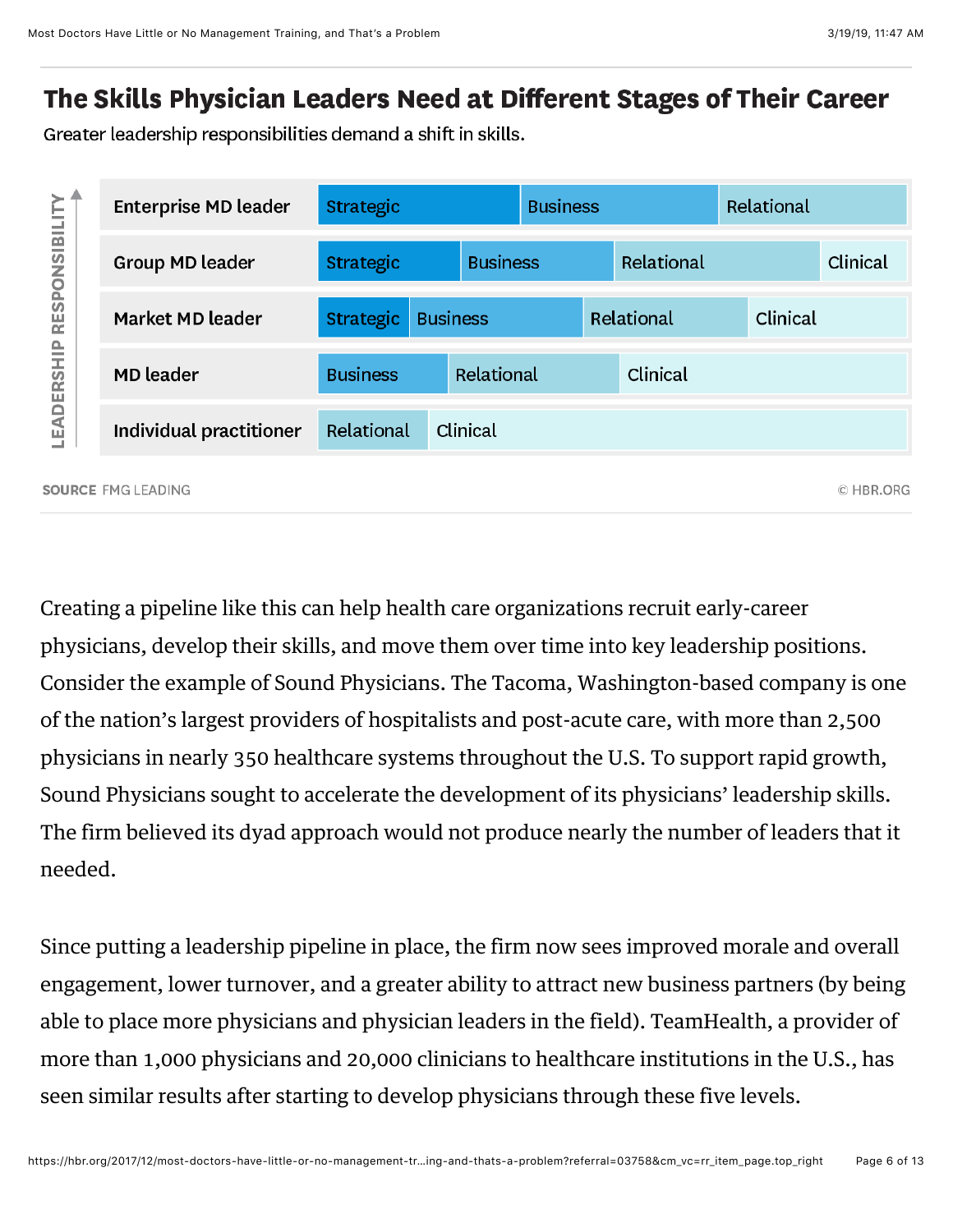## Addressing Leadership Deficits

Without a well-designed development pipeline in place, doctors often get promoted directly into leadership roles, skipping levels and moving, for example, from an individual contributor to a market MD leader or group MD. This can lead to poor management oversight, operational decisions that fail to control costs, and morale problems. Our pipeline approach allows health care organizations to ensure that doctors have the skills they need as they advance in their careers. It also helps identify and address leadership skill deficits early. Specifically, the pipeline can prevent the three most common ones we see: an inability to manage and develop others, poor relationship management skills, and lack of strategic perspective.

# Managing and Developing Others

Leading requires the ability to plan one's own work and the work of others. It also requires knowing how to delegate and mentor. This means physicians must learn to work more collaboratively — a style that isn't nurtured in a command-and-control environment. Oneon-one coaching is one way to address this gap, but for large organizations it's often more economical to develop a program to help a broader group of physician leaders at once.

This is what Sound Physicians found out. When we first met Dr. Rob Bessler, the physician CEO and founder, he was looking to reduce physician turnover and increase the growth of the business. (The company had been purchased by a private equity firm that believed Sound Physicians could scale its business.) His vision was to build the next generation of physician leaders. Dr. Bessler tried a number of off-the-shelf leadership programs, but they had little impact on turnover and did not interest physicians.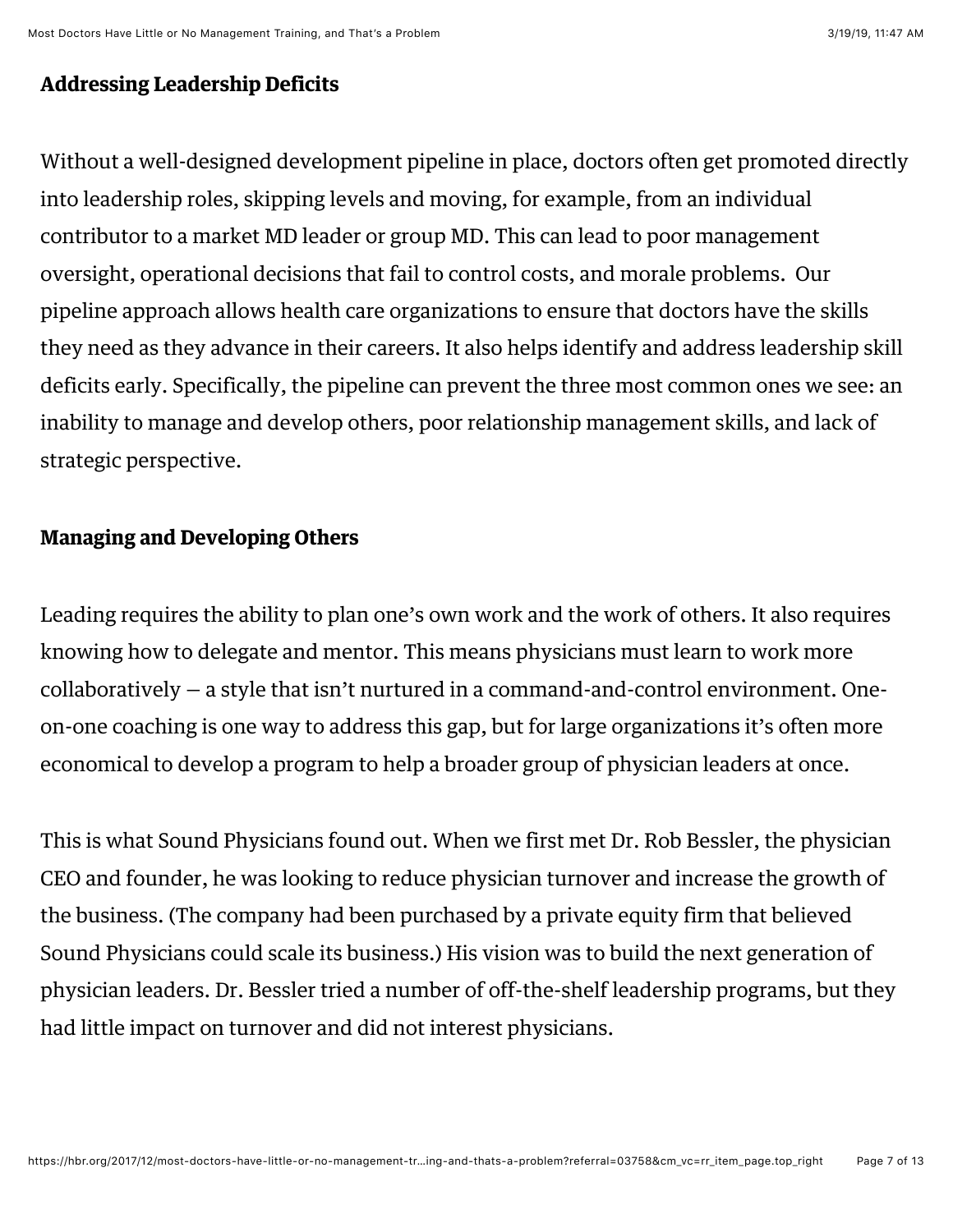Sound Physicians needed a customized physician leadership development program that focused at the bottom three levels: individual practitioners, MD leaders, and market MD leaders. The company identified the key leadership competencies (behaviors, beliefs, and knowledge) its physician leaders needed to support its values and direction. It then created a foundational leadership course that covered an array of management and leadership topics. The course brought together cohorts of physician leaders from each region. The structure allowed them to learn from one another, and the course was tailored to their organization's unique roles, culture, and challenges. Dr. Bessler particularly valued the peer-to-peer training, which brought together leaders with similar challenges.

The result? A survey one year later found those who went through training gained confidence in their ability to lead, were more engaged in their work, and improved the way they interacted with others. Now all incoming doctors to Sound Physicians participate in this leadership development program, and they are building strong leaders throughout the organization.

# Developing Robust Relationship Management Skills

Several [studies](https://aeon.co/essays/bullying-junior-medical-staff-is-one-way-to-harm-patients) on physician leadership have noted the importance of social awareness, social skills, and the relationship aspects of leadership. Of course, practicing physicians interact with patients, but the interactions tend to be episodic and individually focused, with the doctor clearly in charge. Most physicians have been trained to keep emotion out of the job, and are not comfortable showing vulnerability in the workplace. So their work experience doesn't adequately prepare them for managing complicated workplace relationships and being seen as authentic leaders.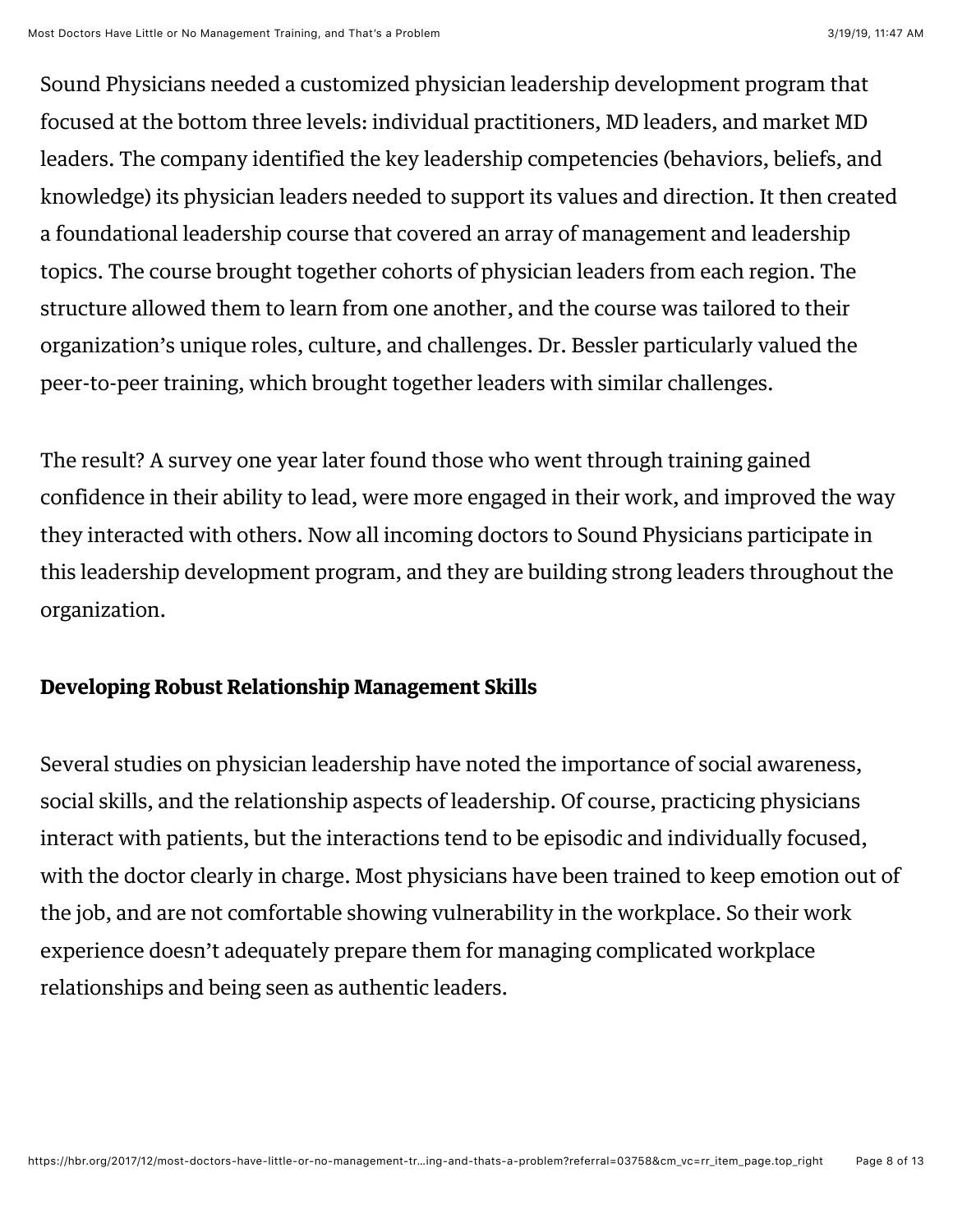One way to address this gap is to give physician leaders better feedback at all levels. Yet we frequently see that health care organizations are reluctant to give performance reviews, especially to physicians. They are often viewed as professional class and not "staff." What's more, physician leaders tend to loath providing feedback to other physicians.

A great example of a physician who, through feedback, became a better leader is Dr. James (not his real name), who leads the emergency services department at a major academic medical center. After 20 years of individual clinical experience, he was appointed chair of the department (an MD leader role in our pipeline), where he was faced with a mandate to improve quality, efficiency, and morale in the department.

His new role required him to work in new ways with nursing leadership and other clinical departments that interacted with the emergency department. But he soon discovered a culture of silos and finger pointing that made this challenging.

Dr. James had already developed some business and leadership skills from taking on administrative and lower-level leadership roles in the five years before he was named department chair. But he needed to work on his influence skills, broaden his strategic perspective, and deepen his ability to lead change.

Through 360 degree feedback, he learned that certain elements of his leadership style that had previously been effective were no longer serving him well. In particular, his strong bias for action, when applied to a department chair role, came across as a tendency to move too quickly before sharing the big picture or rationale for key decisions.

After getting this feedback, he worked far more effectively with colleagues. He also developed a cross-functional leadership team that gave him input on his strategy and coordinated operational oversight. The end result was a more aligned and collaborative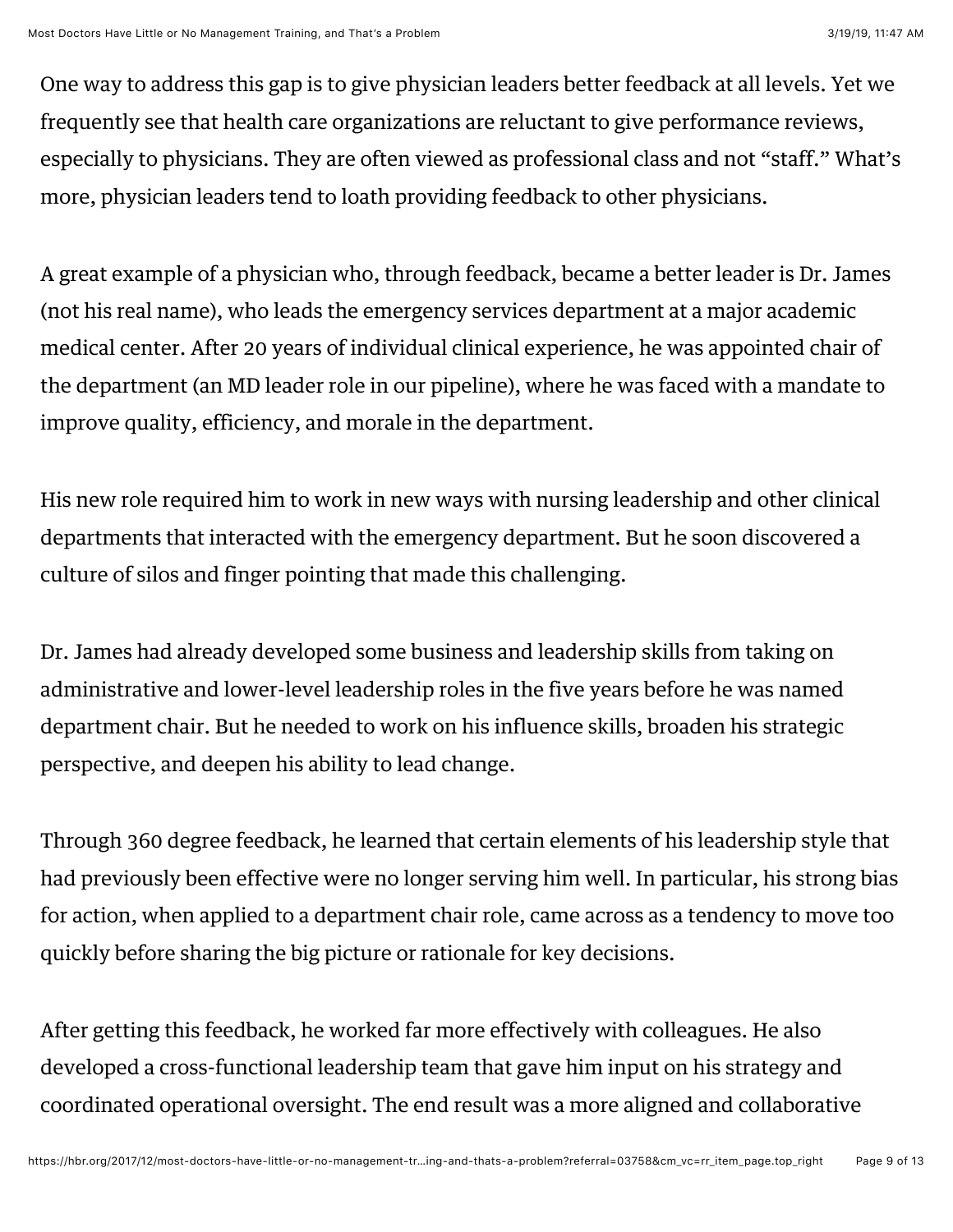leadership team for the department.

#### Acquiring a Strategic Perspective

Many physician leaders who are promoted to lead an entire enterprise or a business segment (level four or five on our pipeline) lack the necessary experience for the job. They aren't skilled in managing and blending functional and business strategies, portfolio assessment, factoring in short- and long-term tradeoffs, and taking a longer-term strategic approach to decisions. These shortfalls can render such leaders ineffective.

Faced with such challenges, Dr. Ronald DePinho resigned in March as CEO of MD Anderson Cancer Center in Houston. In his resignation, he [said](http://www.modernhealthcare.com/article/20170308/NEWS/170309897) that the center "needs a new president who will inspire greater unity and a sharp focus on navigating the tectonic changes in healthcare delivery and economics." His lack of strategic perspective and inability to balance the institution's financial, business, and clinical demands revealed he wasn't right for the role.

In contrast, consider Dr. Kevin Tabb, CEO of Beth Israel Deaconness, who is [known](http://www.bostonglobe.com/business/2017/03/08/this-guy-take-partners-healthcare/kUbvQHPrTgaFapE6ymxl1J/story.html?s_campaign=8315) for his ability to think strategically. He was instrumental in forging a merger with Lahey Health, another large Northeastern system. Dr. Tabb has effectively moved through the different levels of leadership, gaining experience through a variety of roles with increasing responsibility and scope, first at GE's health care technology business and then at Stanford Hospital & Clinics, where he moved up the ranks to chief medical officer before becoming CEO at Beth Israel Deaconness. In following this development path, Dr. Tabb gained the experience and skills he needed to be successful in a broader, more integrated role.

#### A Tall Order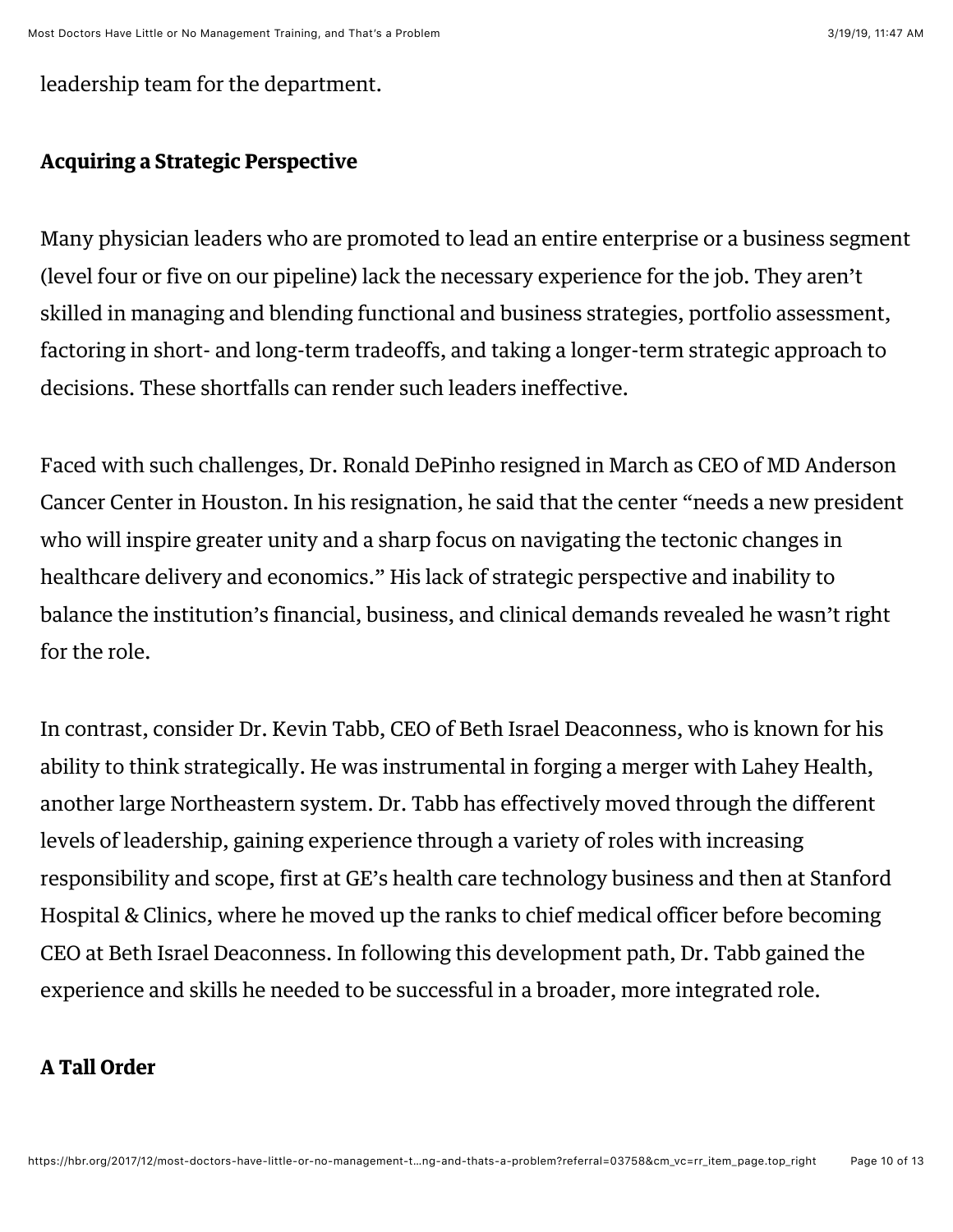We believe every healthcare institution that wants highly effective physician leaders should start building a pipeline to develop physicians at key stages of their career. But we also realize this is no easy task.

One way to start is by focusing on the leadership level of greatest need. After diagnosing how current leaders at each level are faring, their organization can zero in on the weakest areas and build stronger skills development programs there.

For any program to work, it must gain physicians' trust. This means it must address issues that matter to them and be grounded in evidence. A good way to design the program is to get an influential group of physicians into a room to discuss the skills they're interested in developing and involve them in the program's design.

By beginning to build a sustainable program, healthcare institutions can bolster leadership competencies at all levels, in ways that physicians will welcome.



[Jennifer Perry](https://hbr.org/search?term=jennifer%20perry&search_type=search-all) is principal of the health care practice of FMG Leading, a human capital strategy firm.



FOSter Mobley, Ed.D., is founder and chairman of [FMG Leading](http://www.fmgleading.com/).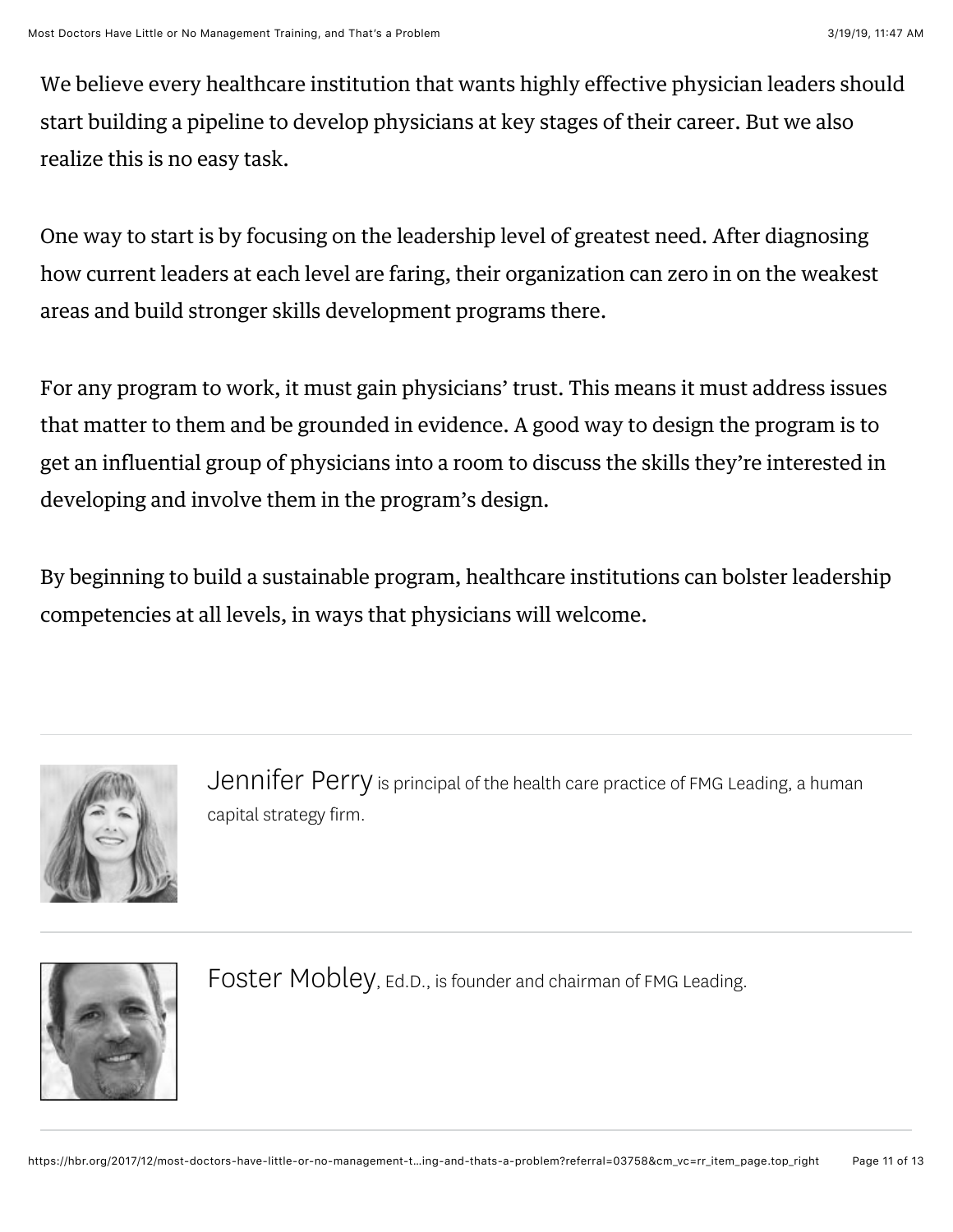

[Matt Brubaker,](https://hbr.org/search?term=matt%20brubaker&search_type=search-all) Ed.D., is CEO at [FMG Leading](http://www.fmgleading.com/), a human capital strategy firm.

# This article is about [LEADERSHIP DEVELOPMENT](https://hbr.org/topic/leadership-development)

[FOLLOW THIS TOPIC](https://hbr.org/2017/12/most-doctors-have-little-or-no-management-training-and-thats-a-problem?referral=03758&cm_vc=rr_item_page.top_right#)

Related Topics: [LEADERSHIP TRANSITIONS](https://hbr.org/topic/leadership-transitions) | [HEALTHCARE](https://hbr.org/topic/healthcare)

# **Comments**

Leave a Comment

POST

15 COMMENTS

# John Gregory Vincent a year ago

Part II...At the end of the day the healthcare organizations that will thrive will have two things being said about them. Patients will be saying, "That is the only place I want to go to" AND employees will be saying, "That is the only place I want to go to work at." You need both and without effective multi-level leadership you will have neither.

[REPLY](https://hbr.org/2017/12/most-doctors-have-little-or-no-management-training-and-thats-a-problem?referral=03758&cm_vc=rr_item_page.top_right#) 0 0

#### V JOIN THE CONVERSATION